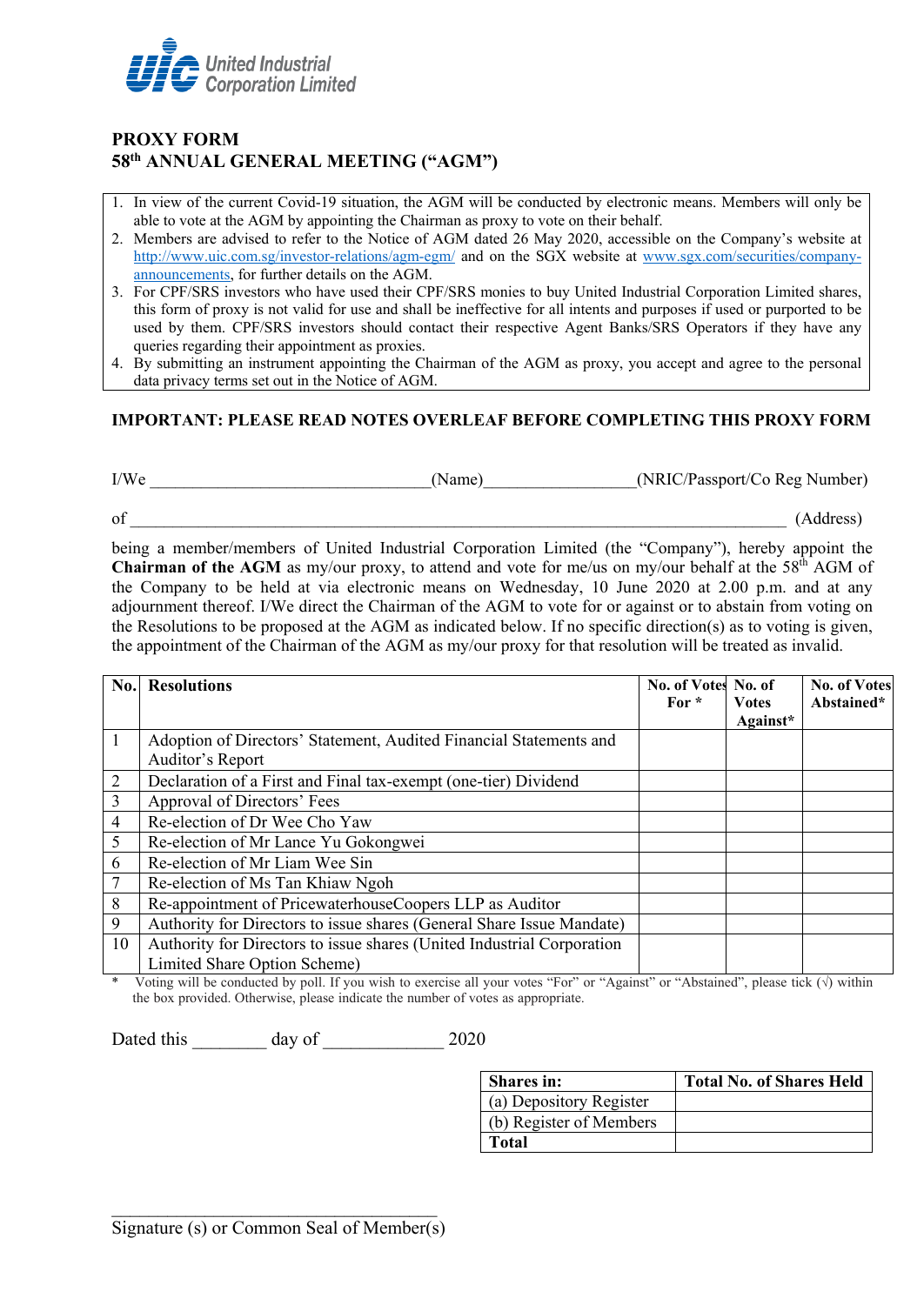## **Notes:**

- 1. A member should insert the total number of shares held. If the member has shares entered against his/her/their name in the Depository Register (maintained by The Central Depository (Pte) Limited), he/she/they should insert that number of shares. If the member has shares registered in his/her/their name in the Register of Members (maintained by or on behalf of the Company), he/she/they should insert that number of shares. If the member has shares entered against his/her/their name in the Depository Register and shares registered in his/her/their name in the Register of Members, he/she/they should insert the aggregate number of shares. If no number is inserted, the instrument appointing a proxy or proxies shall be deemed to relate to all the shares held by the member.
- 2. The Chairman of the AGM as proxy, need not be a member of the Company.
- 3. This form of proxy is not valid for use and shall be ineffective for all intents and purposes if used or purported to be used by relevant intermediaries (including CPF or SRS investors). Such investors who wish to vote should approach their respective CPF Agent Banks or SRS Operators at least seven working days before the AGM in order to allow sufficient time for their respective intermediaries to submit a proxy form by 2 p.m. on 7 June 2020 (being 72 hours before the time fixed for holding the AGM) to the Company to appoint the Chairman of the AGM to vote on their behalf.
- 4. The instrument appointing the Chairman of the AGM as proxy must be submitted by 2 p.m. on 7 June 2020, being 72 hours before the time fixed for holding the AGM:
	- (a) by email at  $proxvform@trusted services.comsg; or$
	- (b) by post to 456 Alexandra Road #14-02, Fragrance Empire Building, Singapore 119962.
- 5. A member who wishes to submit an instrument of proxy must first download, complete and sign the proxy form, before submitting it by post the address provided above, or before scanning and sending it by email to the email address provided above. In view of the current COVID-19 situation, Members are strongly encouraged to submit completed proxy forms electronically via email to ensure that they are received by the Company by the stipulated deadline.
- 6. The instrument appointing the Chairman of the AGM as proxy must be under the hand of the appointor or his attorney duly authorised in writing. Where the appointor is a corporation, the instrument of proxy must be executed either under its common seal or under the hand of its duly authorised officer or attorney. A corporation which is a member may appoint, by resolution of its directors or other governing body, the Chairman of the AGM to act as its representative at the AGM, in accordance with Section 179 of the Companies Act, Cap. 50.
- 7. The Company shall be entitled to, and will, treat any valid instrument appointing the Chairman of the AGM or other person(as) as proxy(ies) which was delivered by a member of the Company on or before 1.15 p.m. on 21 April 2020 as a valid instrument appointing the Chairman of the AGM as the member's proxy to attend and vote at the AGM if:

(a) the member had indicated how he/she/they wished to vote or abstain from voting on each resolution; and (b) the member has not withdrawn the appointment.

- 8. A member may withdraw an instrument appointing the Chairman of the AGM or other person as proxy(ies) by notifying the Company via email at  $\frac{agn2020}{\omega}$ uic.com.sg, by 2 p.m. on 7 June 2020.
- 9. Submission by a member of a valid instrument appointing the Chairman of the AGM as proxy by 2 p.m. on 7 June 2020 will supersede any previous instrument appointing a proxy(ies) submitted by that member.
- 10. Any alteration made in this instrument appointing a proxy or proxies must be initialed by the person who signs it.
- 11. The Company shall be entitled to reject the instrument appointing or treated as appointing the Chairman of the AGM as proxy if it is incomplete, improperly completed or illegible or where the true intentions of the appointer are not ascertainable from the instructions of the appointor specified in the instrument appointing or treated as appointing the Chairman of the AGM as proxy (including any related attachment). In addition, in the case of a member whose shares are entered against his/her/their name in the Depository Register, the Company shall be entitled to reject any instrument appointing or treated as appointing the Chairman of the AGM as proxy lodged if such members are not shown to have shares entered against his name in the Depository Register as at 72 hours before the time appointed for holding the AGM as certified by The Central Depository (Pte) Limited to the Company.